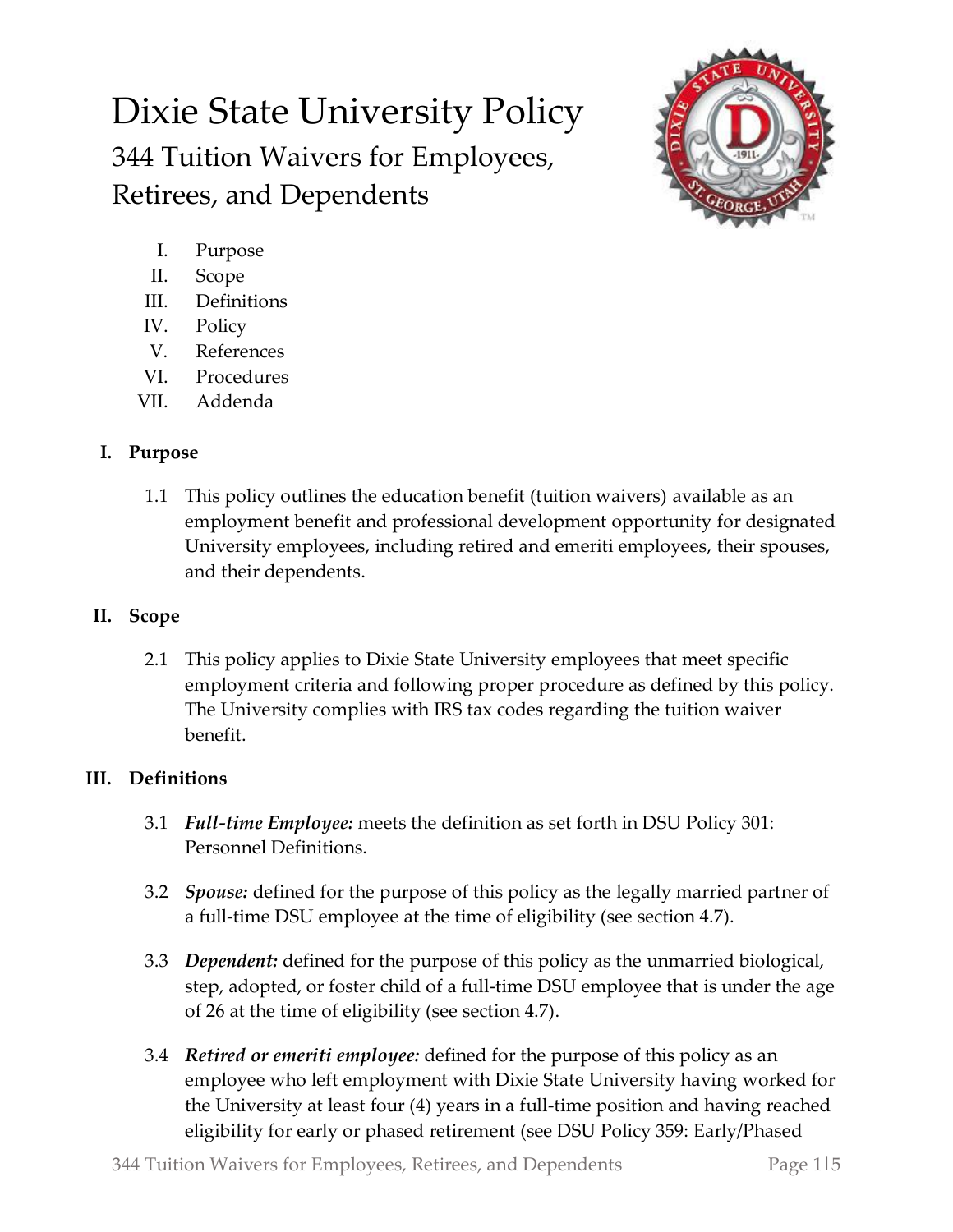Retirement) or full retirement age as defined by the Social Security Administration.

- 3.4.1 *Medical Retiree:* defined for the purpose of this policy as an employee who left employment with Dixie State University having been full-time but was unable to continue working due to medical reasons and was approved/transitioned to the University's Long-Term Disability (LTD) benefit for future compensation.
- 3.5 *Part-time Instructor Faculty:* meets the definitions as set forth in DSU Policy 638: Part-Time Instructor Track Faculty.
- 3.6 *Regular Fees:* those general student fees associated with taking budget-related courses at Dixie State University that support a variety of purposes, such as Athletics, student clubs, student programs, campus technology, buildings, etc. These are fees generally assessed to the standard student population.
- 3.7 *Special Fees:* those fees associated with specific courses, such as laboratory fees, field trip, individual instruction, and consumable materials fees.
- 3.8 *Regular Undergraduate Tuition:* the sum of money charged for teaching or instruction at the University each semester, established by the institution and shown within the University's online catalog (catalog.dixie.edu). Does not include differential tuition (including online-only program tuition) nor graduate tuition for Master's programs, as established by individual programs.

## **IV. Policy**

- 4.1 The employee tuition waiver applies only to Dixie State University budgetrelated courses. Unless otherwise specified, no distinction is made between courses taken on a credit or audit basis.
	- 4.1.1 Non-credit, community and continuing education, Short-Term Intensive Training (STIT) including Communication Organization and Leadership Degree Completion, Institute for Continued Learning (ICL), Concurrent Enrollment, Peace Officer Standards Training (POST), English as a Second Language (ESL) courses, Road Scholar courses, and other selfsupport workshops do not allow for employee tuition or fee waivers.
- 4.2 The University will waive regular undergraduate tuition and will not assess regular fees for full-time employees who elect to take courses at Dixie State University. Special fees are not included in the tuition waiver.
	- 4.2.1 Faculty may not take classes during their scheduled class time.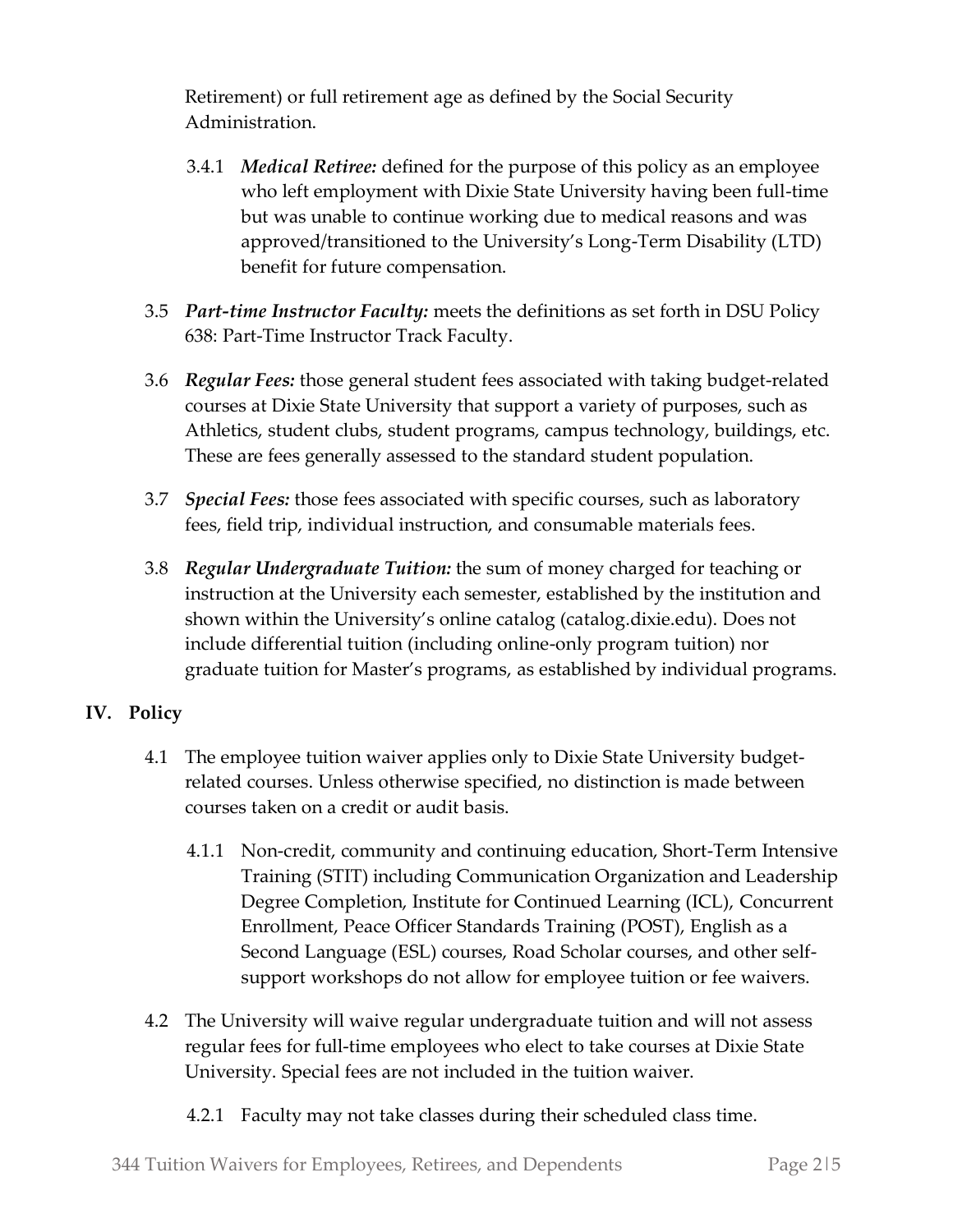- 4.2.2 Staff may take one class of up to four credits of coursework per semester during work hours under the following conditions:
	- 4.2.2.1 The course is part of a certificate or degree program and/or will enhance the employee's skills in a way that benefits the University.
	- 4.2.2.2 The supervisor approves and has arranged for office coverage so that there is no lapse in important services.
	- 4.2.2.3 Approval is given by the applicable Vice President.
- 4.3 The University will waive regular undergraduate tuition for spouses and dependents of full-time employees who elect to take courses at Dixie State University, in that they meet the definitions established in this policy. Regular or special fees are not included in the tuition waiver.
- 4.4 The University will waive regular undergraduate tuition for retired and emeritus employees, their spouses, and their dependents in the same manner as they do for full-time employees, as explained above.
	- 4.4.1 The University will waive regular undergraduate tuition for medical retiree employees, their spouses, and their dependents based on the following factors:
		- 4.4.1.1 Status of dependents is determined based on the effective date of when the employee transferred to LTD payments.
		- 4.4.1.2 If the employee does not meet the criteria for retired or emeriti status as defined in section 3.4 at the time disability payments begin, the University will continue the tuition benefit for a period up to ten (10) years, provided the spouse and dependents meet the other criteria found in this policy.
- 4.5 The University will waive regular undergraduate tuition up to three credit hours per academic year for a part-time instructor faculty member. Regular or special fees are not included in the tuition waiver.
	- 4.5.1 Only part-time instructor faculty who teach credit-bearing and nonconcurrent enrollment classes are eligible for a tuition waiver.
	- 4.5.2 Tuition will be waived only for a semester in which work for the University is performed.
- 4.6 Should a full-time employee pass away while actively employed by the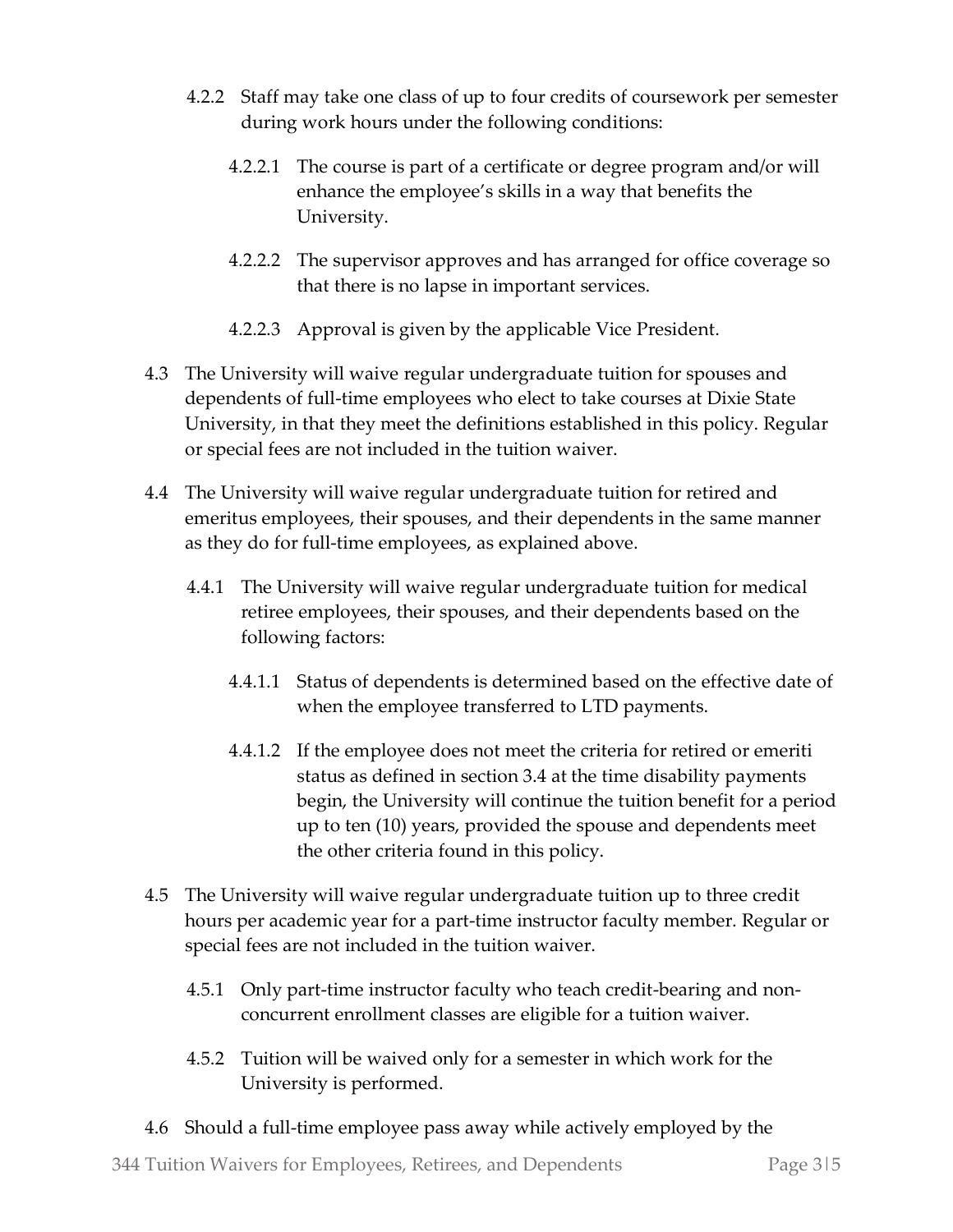University, the tuition waiver may continue to be available for the employee's spouse and dependents who meet the definitions in this policy as follows:

- 4.6.1 If the employee would have met the criteria for retired or emeriti status as defined in section 3.4 at the time of death, the University will consider the employee as "retired" under this policy for purposes of receiving a tuition waiver benefit.
- 4.6.2 If the employee did not meet the criteria for retired or emeriti status as defined in section 3.4 at the time of death, the University will continue the tuition benefit for the widow/widower and dependents for a period up to ten (10) years, provided the spouse and dependents meet the other criteria found in this policy.
- 4.7 Eligibility for tuition waivers is determined based on the first day of classes each semester.

## **V. References**

- 5.1 DSU Policy 301: Personnel Definitions
- 5.2 DSU Policy 359: Early/Phased Retirement
- 5.3 DSU Policy 638: Part-Time Instructor Track Faculty

## **VI. Procedures**

- 6.1 Tuition Waivers are available on the Human Resources webpage.
- 6.2 Tuition waivers are granted on a single semester basis.
- 6.3 Tuition waivers must be granted and filed with Human Resources before the end of the first week of the semester. Without a completed tuition waiver, an employee may be dropped from a class due to unpaid tuition.
- 6.4 The employee is responsible for completing the tuition waiver process (application and approvals) each semester by the established deadlines. Human Resources will turn in any completed waivers to Business Services on or by established deadlines for application to the individual's student account.

## **VII. Addenda – N/A**

Policy Owner: Vice President of Administrative Affairs Policy Steward: Executive Director of Human Resources